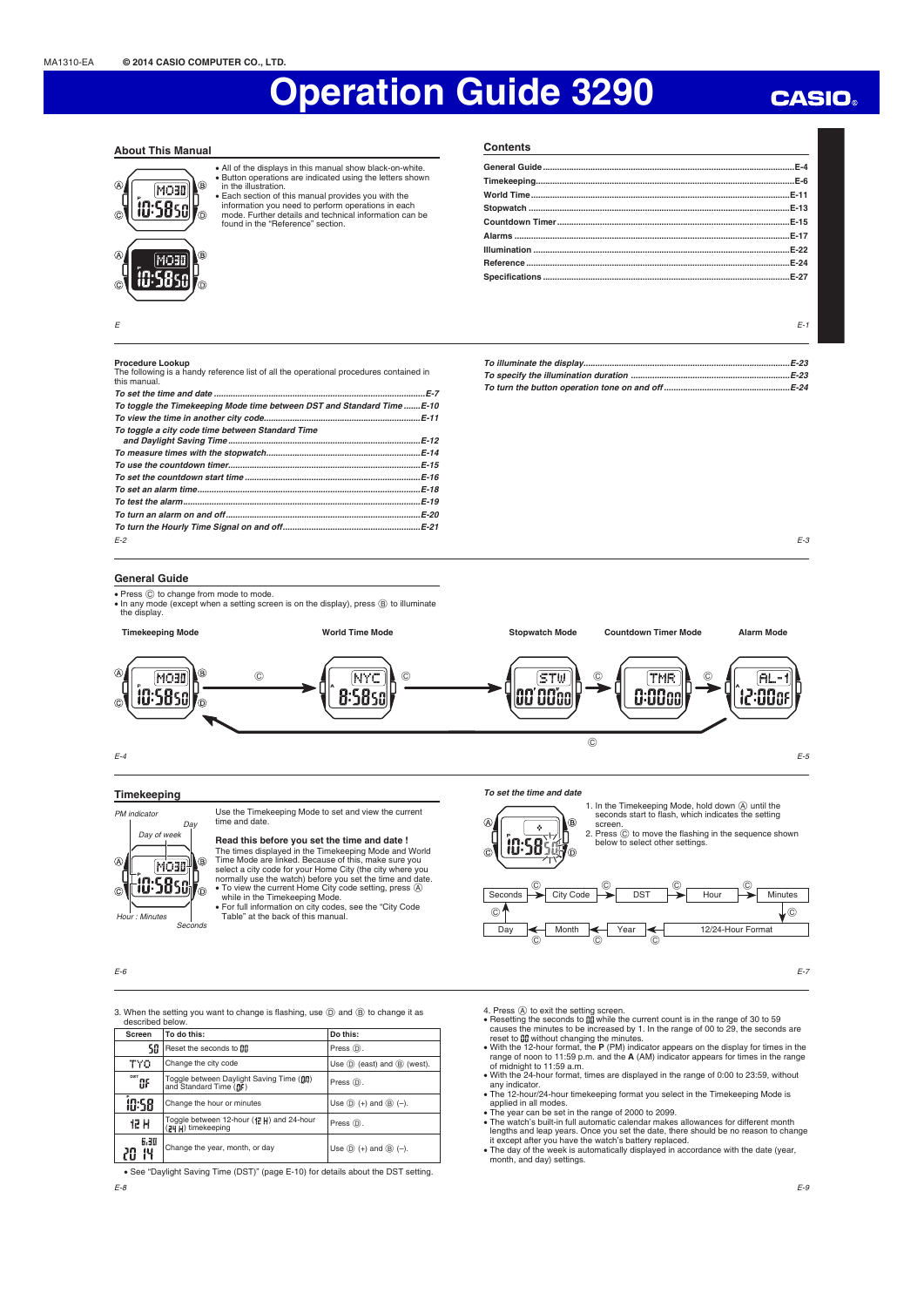### **Daylight Saving Time (DST)**

Daylight Saving Time (summer time) advances the time setting by one hour from Standard Time. Remember that not all countries or even local areas use Daylight Saving Time.

### *To toggle the Timekeeping Mode time between DST and Standard Time*



screen.<br>
2. Press ⓒ twice to display the DST setting screen.<br>
3. Press ⓪ to toggle between Daylight Saving Time ( $\mathfrak{g} \mathfrak{g} \mathfrak{f}$ )<br>
and Standard Time ( $\mathfrak{g} \mathfrak{f}$ ).<br>
4. Press ④ to exit the setting screen.<br>  $\bullet$ 

1. In the Timekeeping Mode, hold down  $\overline{A}$  until the seconds start to flash, which indicates the setting

turned on.

E-10

### *To toggle a city code time between Standard Time and Daylight Saving Time*



- 1. In the World Time Mode, use  $\circled{0}$  to display the city code<br>(time zone) whose Standard Time/Daylight Saving Time<br>setting you want to change.<br>2. Hold down  $\circled{0}$  for about one second to togele between<br>Daylight Savin
- In the World Time Mode, you can switch the city code

you currently have selected as your Timekeeping Mode Home City between Standard Time and DST. The setting you select in the World Time Mode will also be applied in the Timekeeping Mode.

E-12

### *To measure times with the stopwatch*



### E-14

• Press  $\textcircled{)}$  while a countdown operation is in progress to pause it. Press  $\textcircled{)}$  again to resume the countdown.<br>• To completely stop a countdown operation, first pause it (by pressing  $\textcircled{)}$ ), and then  $\blacksquare$  pre

minutes.

### *To set the countdown start time* 1. In the Countdown Timer Mode, hold down  $\textcircled{A}$  until the



3. While a setting is flashing, use  $(D +)$  or  $(B (-)$  to change it. • To set the starting value of the countdown time to 24 hours, set [: [: [] 4. Press (A) to exit the setting screen.

hours of the countdown start time start to flash, which indicates the setting screen.<br>2. Press  $\circled{c}$  to move the flashing between the hours and

E-16

 $\overline{\alpha}$ 

 $\overline{C}$ 

### *To set an alarm time*

1. In the Alarm Mode, use (D) to scroll through the alarm screens until the one whose time you want to set is displayed.



- To set a one-time alarm, display one of the screens indicated by an alarm number from  $\hat{F}L H$ . To set the snooze alarm, display the screen indicated
- 
- by SNZ<br>- The smooze alarm repeats every five minutes.<br>2. After you select an alarm, hold down  $\textcircled{A}$  until the hour setting of the alarm time<br>starts to flash, which indicates the setting screen.<br>This operation turns on 3. Press C to main, which indicates the setting solves in the flashing between the hour and minute settings.<br>3. Press © to move the flashing between the hour and minute settings.
- 

### **World Time**



Current time in the zone of the selected city code

World Time shows the current time in 48 cities (29 time zones) around the world.<br>• All of the operations in this section are performed in the World Time Mode, which you enter by pressing C

(page E-4). *To view the time in another city code*

### In the World Time Mode, press  $\textcircled{D}$  to scroll eastwardly

- through city codes. x For full information about city codes, see the "City Code
- Table" at the back of this manual.
- x If the current time shown for a city is wrong, check your Timekeeping Mode time and Home City code settings and make the necessary changes.

E-11

### **Stopwatch**



- x The display range of the stopwatch is 59 minutes, 59.99 seconds. x The stopwatch continues to run, restarting from zero after it reaches its limit, until you stop it.
- 

The stopwatch lets you measure elapsed time, split times,

- 
- 
- The stopwatch measurement operation continues even if<br>you exit the Stopwatch Mode.<br>
 Exiting the Stopwatch Mode while a split time is frozen<br>
on the display clears the split time and returns to elapsed<br>
 time measurem

E-13

### **Countdown Timer**



The countdown timer can be set within a range of one minute to 24 hours. An alarm sounds when the countdown • The countdown operation continues even if you exit the

- x All of the operations in this section are performed in the Countdown Timer Mode, which you enter by pressing
- To use the countdown time

### Press  $\circled{D}$  while in the Countdown Timer Mode to start the

- countdown timer. • When the end of the countdown is reached, the alarm
- sounds for 10 seconds or until you stop it by pressing any button. The countdown time is automatically reset to its starting value after the alarm stops.

E-15

### **Alarms**

(Hour : Minutes)



You can set five independent Daily Alarms. When an alarm is turned on, the alarm tone sounds when the alarm time is reached. One of the alarms is a snooze alarm, while the<br>other four are one-time alarms.<br>You can turn on an Hourly Time Signal that causes the<br>watch to beep twice every hour on the hour.<br>• There are six screens in the Al

for one-time alarms (indicated by numbers from  $\ddot{H}$ ... through  $\overline{H}$   $\overline{H}$ , one is for a snooze alarm (indicated by  $\overline{H}$ ), and one is for the Hourly Time Signal (indicated ), and one is for the Hourly Time Signal (indicated by  $51\%$ .

• All of the operations in this section are performed in the Alarm Mode, which you enter by pressing  $\odot$  (page E-5).

E-17

4. While a setting is flashing, use  $\textcircled{D}$  (+) and  $\textcircled{B}$  (-) to change it.<br>• When setting the alarm time using the 12-hour format, take care to set the time correctly as a.m. (**A** indicator) or p.m. (**P** indicator). 5. Press (A) to exit the setting screen.

### **Alarm Operation**

The alarm sounds at the preset time for about 10 seconds, regardless of the mode the watch is in. In the case of the snooze alarm, the alarm operation is performed a total of seven times, every five minutes, or until you turn the alarm off (page E-20).<br>• To stop the alarm tone after it starts to sound, press any button.

• Performing any one of the following operations during a 5-minute interval between<br>snooze alarms cancels the current snooze alarm operation.<br>Displaying the Timekeeping Mode setting screen (page E-7)<br>Displaying the ENZ set

### *To test the alarm*

In the Alarm Mode, hold down  $\overline{D}$  to sound the alarm.

# 1/100 second

reaches zero.

and two finishes

- Countdown Timer Mode.
	- C (page E-5)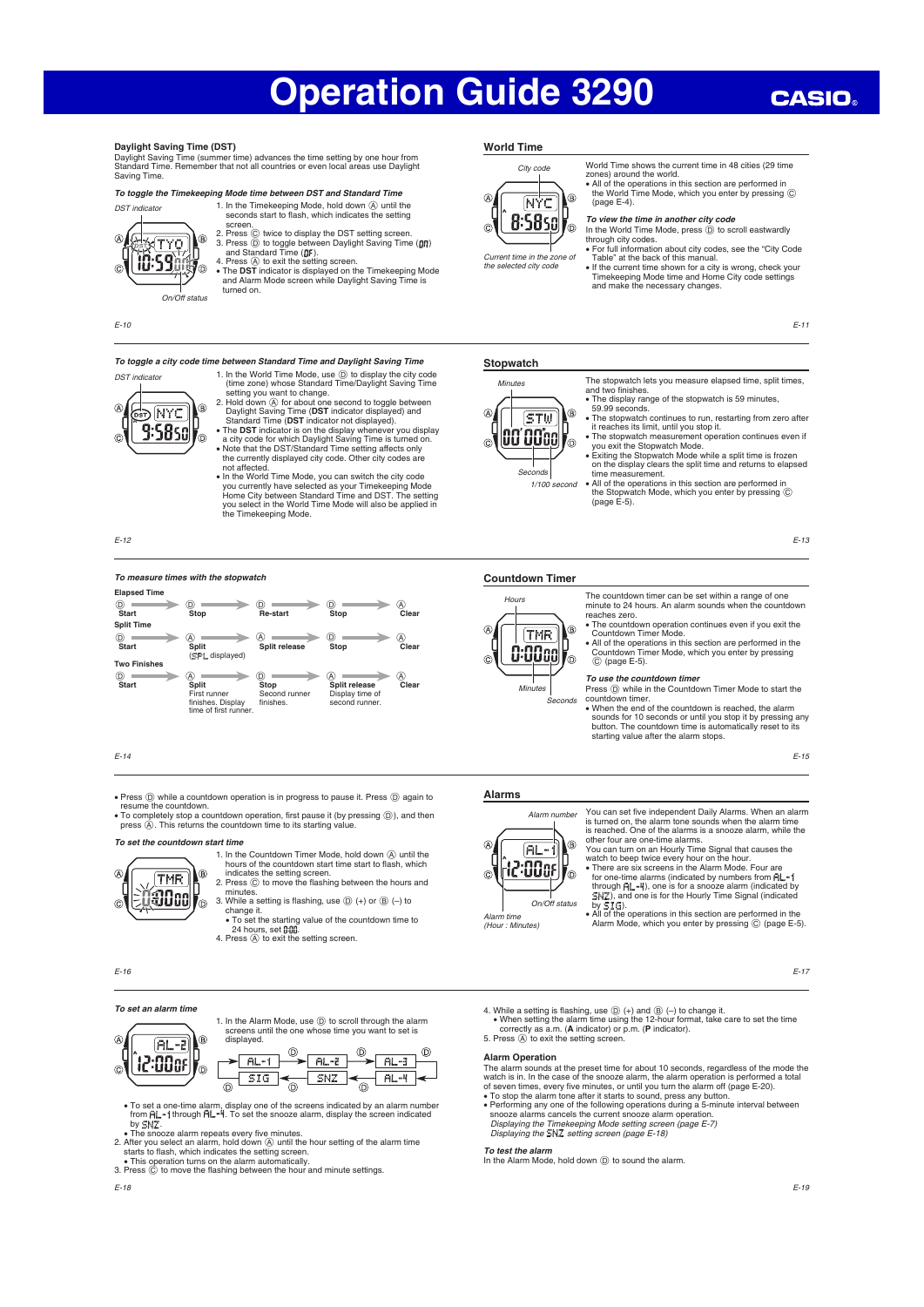# **CASIO**

### *To turn an alarm on and off*



- 
- 1. In the Alarm Mode, use  $\widehat{\mathbb{O}}$  to select an alarm.<br>
2. Press  $\widehat{\otimes}$  to toggle it on  $(\widehat{\mathbb{G}}H$  displayed) and off<br>  $(\widehat{\mathbb{G}}F$  displayed).<br>
 Turning on a one-time alarm ( $\widehat{\mathsf{F}}[\mathbb{L}^{\bullet}]$  through  $\widehat{\mathsf$
- Mode snooze alarm screen. In all modes, the alarm on indicator is shown for any

## alarm that is currently turned on.<br>• The alarm on indicator flashes while the alarm is

sounding.<br>• The snooze alarm indicator flashes during the 5-minute intervals between alarms.

• The electro-luminescent panel that provides illumination loses power after very long use. x Illumination may be hard to see when viewed under direct sunlight. x The watch may emit an audible sound whenever the display is illuminated. This is due to vibration of the EL panel used for illumination, and does not indicate

x Illumination automatically turns off whenever an alarm

**EXECUTE:** FREQUENT USE Of illumination runs down the battery

### *To turn the Hourly Time Signal on and off*

Hourly time signal on indicator  $\circledcirc$ sig  $\widehat{A}$ R :00cn

1. In the Alarm Mode, use  $\textcircled{D}$  to select the Hourly Time<br>Signal  $(\textcircled{I}, \textcircled{I})$ .<br>2. Press  $\textcircled{A}$  to toggle it on  $\textcircled{I}$  displayed) and off

( displayed). x The Hourly Time Signal on indicator is shown on the display in all modes while the Hourly Time Signal is turned on.

E-21

On/Off status

- To illuminate the display<br>In any mode (except when a setting screen is on the display), press **®** to turn on illumination.
- You can use the procedure below to select either 1.5 seconds or 3 seconds as the<br>illumination duration. When you press ⑧, the illumination will remain on for about<br>1.5 seconds or 3 seconds, depending on the current illu

### *To specify the illumination duration*



1. In the Timekeeping Mode, hold down  $\overline{A}$  until the seconds start to flash, which indicates the setting screen.

2. While the seconds are flashing, press  $\circled{B}$  to toggle the illumination duration between 1.5 seconds ( $\circ$ ) and 3 seconds  $(\frac{1}{2})$ .<br>3. Press  $\overline{A}$  to exit the setting screen.

E-23

- Holding down ⓒ to turn the button operation tone on or off also causes the watch's<br>current mode to change.<br>• The mute indicator is displayed in all modes when the button operation tone is
- turned off.

- x If you leave the watch in the Alarm Mode for two or three minutes without performing
- 

The ® and ® buttons are used in various modes and setting screens to scroll<br>through data on the display. In most cases, holding down these buttons during a scroll<br>operation scrolls at high speed.

E-25

### **Specifications**

### **Accuracy at normal temperature:** ±30 seconds a month

Timekeeping: Hour, minutes, seconds, a.m. (A)/p.m. (P), day, day of the week<br>Time format: 12-hour and 24-hour<br>Calendar system: Full Auto-calendar pre-programmed from the year 2000 to 2099<br>Other: Home City code (can be assi

## **World Time:** 48 cities (29 time zones) Other: Daylight Saving Time/Standard Time

### **Stopwatch** waten<br>asuring unit: 1/100 second

Measuring capacity: 59' 59.99"<br>Measuring modes: Elapsed time, split time, two finishes

Input range: 1 minute to 24 hours (1-minute increments and 1-hour increments)

E-27

L-1



**Illumination Precautions**  $\sqrt{4}$  $(B)$ MOBD 10:5850  $\overline{c}$ 

**Illumination**

E-20

E-22

### **Reference**

This section contains more detailed and technical information about watch operation. It also contains important precautions and notes about the various features and functions of this watch.

This watch has an EL (electro-luminescent) panel that causes the entire display to glow for easy reading in the dark.

malfunction.

sounds.

Mute indicator  $\overline{\mathbb{A}}$ (**R** DIVYC 8:5850 lo

tone on or off as desired.<br>• Even if you turn off the button operation tone, the alarm,<br>Hourly Time Signal, and Countdown Timer Mode alarm<br>all operate normally.

## *To turn the button operation tone on and off*

In any mode (except when a setting screen is on the<br>display), hold down ⓒ to toggle the button operation tone<br>on (ৣe not displayed) and off (ৣe displayed).

### E-24

### **Initial Screens**

When you enter the World Time or Alarm Mode, the data you were viewing when you<br>last exited the mode appears first.

### **World Time**

- The seconds count of the World Time is synchronized with the seconds count of the
- 
- 
- Timekeeping Mode.<br>
 All World Time Mode times are calculated from the current Home City time in the<br>
 All World Time Mode using UTC time differential values.<br>
 The UTC differential is a value that indicates the time dif
- world-wide scientific standard of timekeeping. It is based upon carefully maintained<br>atomic (cesium) clocks that keep time accurately to within microseconds. Leap<br>seconds are added or subtracted as necessary to keep UTC in rotation.

E-26

**Alarms:** 5 daily alarms (4 one-time alarms: 1 snooze alarm); Hourly Time Signal **Illumination:** EL Backlight (electro-luminescent panel); Selectable illumination duration

**Other:** Button operation tone on/off

- **Battery:** One lithium battery (Type: CR1616)<br>Approximately 3 years on type CR1616 (assuming alarm operation 10 seconds per<br>day, and one illumination operation 1.5 seconds per day)
- The above battery life is shortened by illumination as shown below.
- 
- x 5 illumination operations (10 seconds) per day: approximately 2.5 years x 10 illumination operations (20 seconds) per day: approximately 1.7 years

**Button Operation Tone**



**Countdown Timer** Measuring unit: 1 second

any operation, it automatically changes to the Timekeeping Mode.<br>• If you leave a screen with flashing digits or a cursor on the display for two or three<br>minutes without performing any operation, the watch automatically sa

**Scrolling**

**Auto Return Features** The button operation tone sounds any time you press one of the watch's buttons. You can turn the button operation